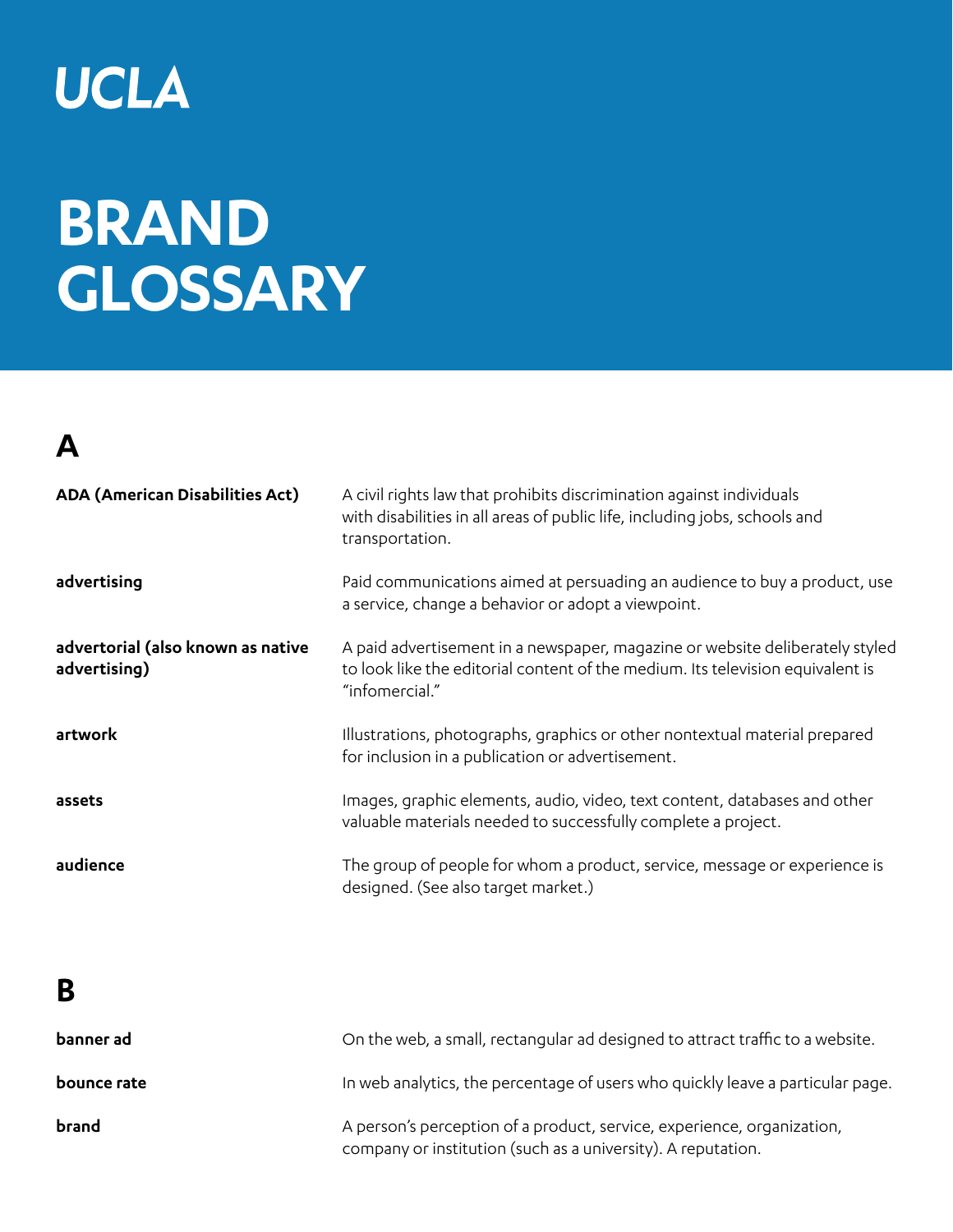| brand advocate/ambassador<br>brand alignment | Anyone who promotes a brand through interactions with constituents,<br>prospects, partners or the media.<br>The practice of closely linking constituent experience and brand strategy<br>across all touchpoints.                                                                                                                                                                                             |
|----------------------------------------------|--------------------------------------------------------------------------------------------------------------------------------------------------------------------------------------------------------------------------------------------------------------------------------------------------------------------------------------------------------------------------------------------------------------|
| brand assets                                 | Any aspect of a brand that has strategic value, including brand associations,<br>brand attributes, brand awareness or brand loyalty. A set of unique elements<br>of the brand that make it recognizable and different, such as a logo, colors,<br>typography, mascots, taglines, etc.                                                                                                                        |
| brand attribute                              | A distinctive feature of a product, service, company or institution. A set of<br>characteristics that identify the physical, character and personality traits of<br>the brand, similar to attributes that allow us to identify individuals.                                                                                                                                                                  |
| brand awareness                              | A measurement of how well a product, service, company or institution is<br>recognized by its audience.                                                                                                                                                                                                                                                                                                       |
| brand campaign                               | A coordinated effort to increase brand awareness, brand equity or brand<br>loyalty.                                                                                                                                                                                                                                                                                                                          |
| brand equity                                 | The accumulated value of a company's or institution's brand assets, both<br>financially and strategically; the overall strength of a brand.                                                                                                                                                                                                                                                                  |
| [UCLA] Brand Guidelines                      | Guidelines provided by UCLA Strategic Communications that provide<br>direction on the proper use of UCLA Marks, graphic elements and identity<br>systems, and furnish elements to align and unify UCLA and its many<br>endeavors with consistent messaging. The UCLA Brand Guidelines also<br>supply suggestions and inspiration for the campus community and reference<br>authorized communication vendors. |
| brand identity                               | The outward expression of a brand, including its trademark, name,<br>communications and visual appearance. UCLA's brand identity is expressed<br>through its name, primary logos, marks, colors, communications, etc.                                                                                                                                                                                        |
| [UCLA] Branded consumer<br>products          | Any goods (including, but not limited to, clothing, souvenir items, gifts,<br>and any other emblematic merchandise) bearing the Unofficial Seal or any<br>UCLA Marks, whether such goods are commercially or personally produced<br>and regardless of whether the intent is commercial (i.e., offered for sale) or<br>promotional (i.e., given away).                                                        |
| <b>Branded house</b>                         | A brand architecture model where the organization itself is the brand (also<br>called Masterbrand, mother or umbrella brand). Its products and services<br>don't have separate identities and all contribute to the strength or the<br>masterbrand. Examples include FedEx, Microsoft, USC, etc.                                                                                                             |
| branding                                     | Any effort or program designed to increase value or avoid commoditization<br>by building a differentiated brand.                                                                                                                                                                                                                                                                                             |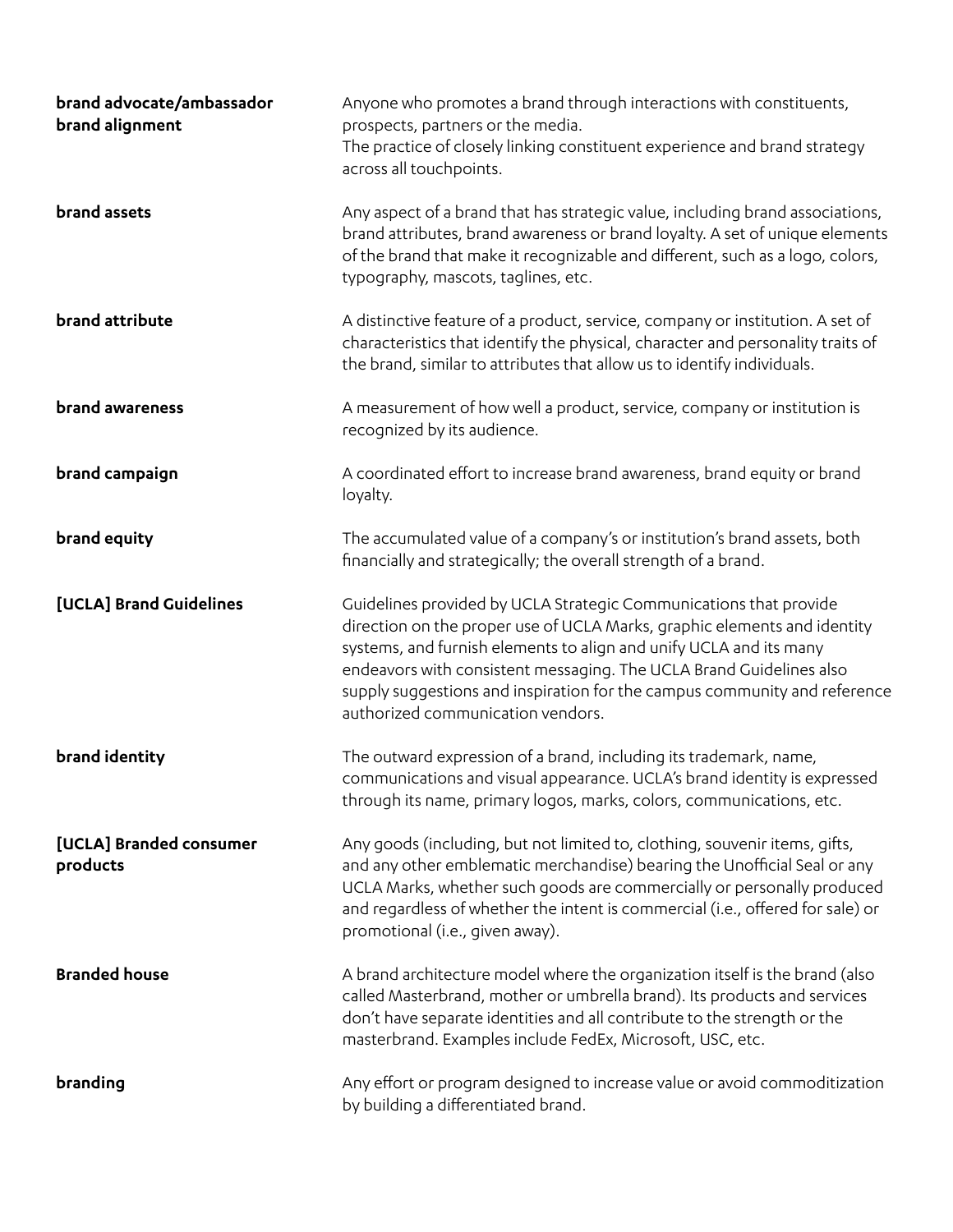## **C**

| campus unit/entity              | Officially recognized UCLA departments or divisions (both academic and<br>nonacademic), as well as other official UCLA entities, including schools,<br>centers, laboratories, institutes, the UCLA Academic Senate, UCLA Extension<br>and authorized student governmental entities. |
|---------------------------------|-------------------------------------------------------------------------------------------------------------------------------------------------------------------------------------------------------------------------------------------------------------------------------------|
| <b>CMYK</b>                     | A system of color management for printing: Cyan, Magenta, Yellow, Black.                                                                                                                                                                                                            |
| community outreach program      | An organized way of providing services to community members in need,<br>both on- and off-campus.                                                                                                                                                                                    |
| constituent                     | A member of a body of customers or supporters.                                                                                                                                                                                                                                      |
| content                         | In marketing, the editorial or message portion of what is being<br>communicated that engages an audience.                                                                                                                                                                           |
| copyright                       | The exclusive rights granted to the owner or creator of an original work $-$<br>typically a book, play, motion picture, sound recording, computer program<br>or trademark.                                                                                                          |
| copywriting                     | The discipline of developing verbal content for marketing and related<br>communications.                                                                                                                                                                                            |
| core identity                   | In marketing, the central, sustainable elements of a brand identity, such as a<br>name or trademark.                                                                                                                                                                                |
| <b>CPC</b>                      | Cost per click, or the price that online advertisers pay each time an ad is<br>clicked.                                                                                                                                                                                             |
| <b>CPM</b>                      | Cost per thousand, or the price that advertisers pay for 1,000 impressions.                                                                                                                                                                                                         |
| <b>CPV</b>                      | Cost per view, or the price that advertisers pay for each video view.                                                                                                                                                                                                               |
| creative brief                  | A document that outlines the parameters of a marketing project, such as its<br>context, goals, processes and budgetary constraints.                                                                                                                                                 |
| <b>CRM</b>                      | Customer Relationship Management, a digital system for identifying,<br>targeting, acquiring, engaging and cultivating the best mix of constituents.<br>It helps in profiling prospects, understanding their needs, and in building<br>relationships with them.                      |
| [UCLA] cross-campus partnership | Collaboration between multiple campus units.                                                                                                                                                                                                                                        |
| <b>CTR</b>                      | Click-through rate, or the percentage of people who click an ad or other<br>online link.                                                                                                                                                                                            |
| customer journey                | A model or story of how a customer/constituent might experience a product,<br>service or organization over time.                                                                                                                                                                    |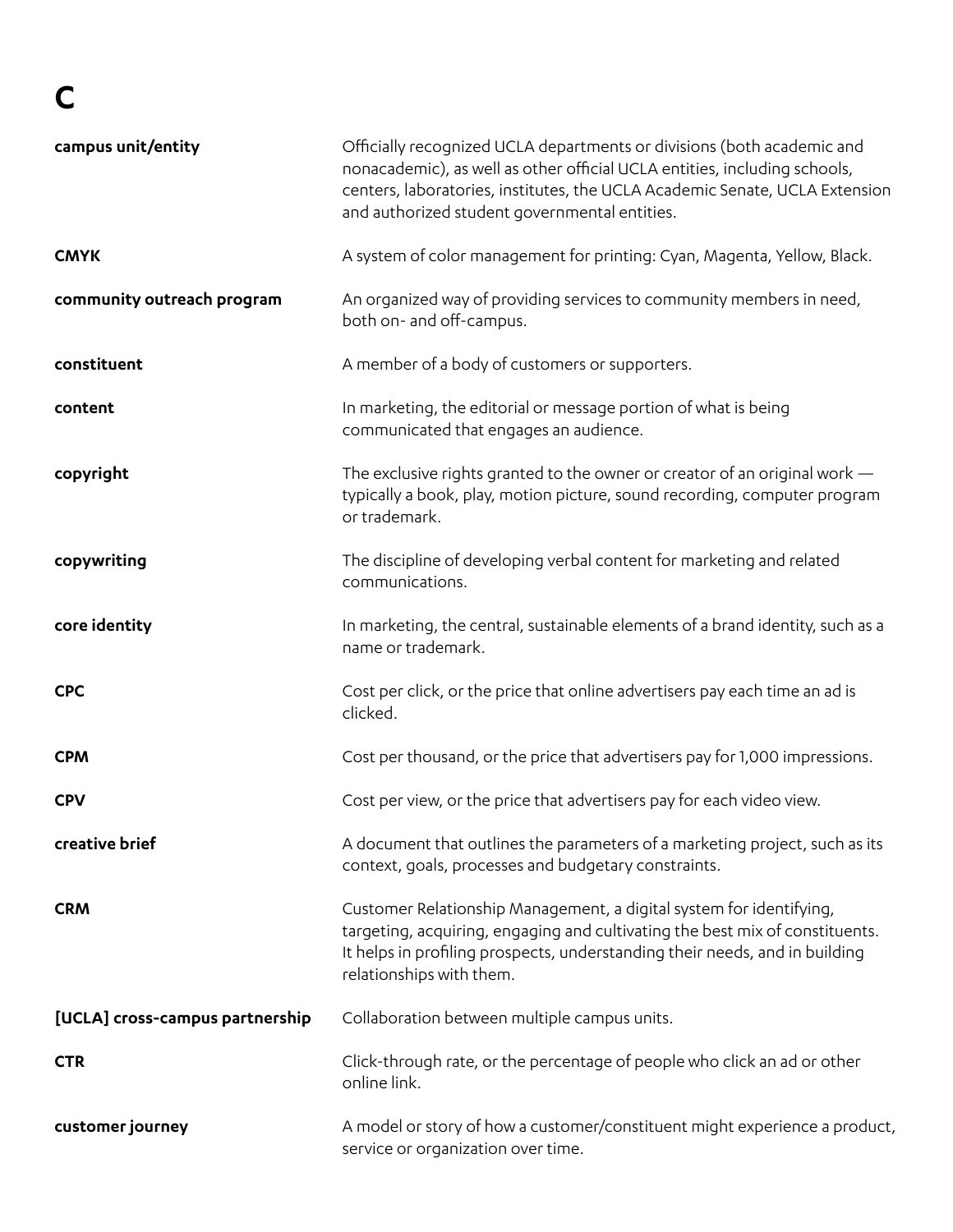### **D**

| demographics                     | Statistical data on populations, including categories such as age, ethnicity,<br>gender, marital status, income and education level; an approach to defining a<br>market segment.                                                                                                                                                                                                                                            |
|----------------------------------|------------------------------------------------------------------------------------------------------------------------------------------------------------------------------------------------------------------------------------------------------------------------------------------------------------------------------------------------------------------------------------------------------------------------------|
| [UCLA] department or school logo | See lockup.                                                                                                                                                                                                                                                                                                                                                                                                                  |
| display advertising              | A type of web advertising that can accommodate text, images, logos and<br>other elements in the same space.                                                                                                                                                                                                                                                                                                                  |
| domain name                      | All or part of an electronic address used to identify and locate an Internet<br>site or service, such as a website. A domain name is hierarchical in nature and<br>often conveys information about the type of entity using the domain name;<br>for example, college.ucla.edu identifies the College of Letters and Science<br>at UCLA. The address of the College's website in the College's domain is<br>college.ucla.edu. |

### **E**

| earned media      | Positive news coverage of newsworthy achievements, as opposed to paid<br>media such as advertising.                                                                               |
|-------------------|-----------------------------------------------------------------------------------------------------------------------------------------------------------------------------------|
| email signature   | A block of text appended to the end of an email message, which often<br>contains the sender's name, business contact information and website URL.                                 |
| engagement        | In marketing, any action by a user that creates or deepens a relationship with<br>a constituent, such as clicking, bookmarking, liking, subscribing, attending,<br>donating, etc. |
| experience design | The discipline of creating user experiences rather than products and<br>services, with a strong application in interactive media.                                                 |

#### **F**

**functional benefit**

The value derived from what a product or service does for a constituent.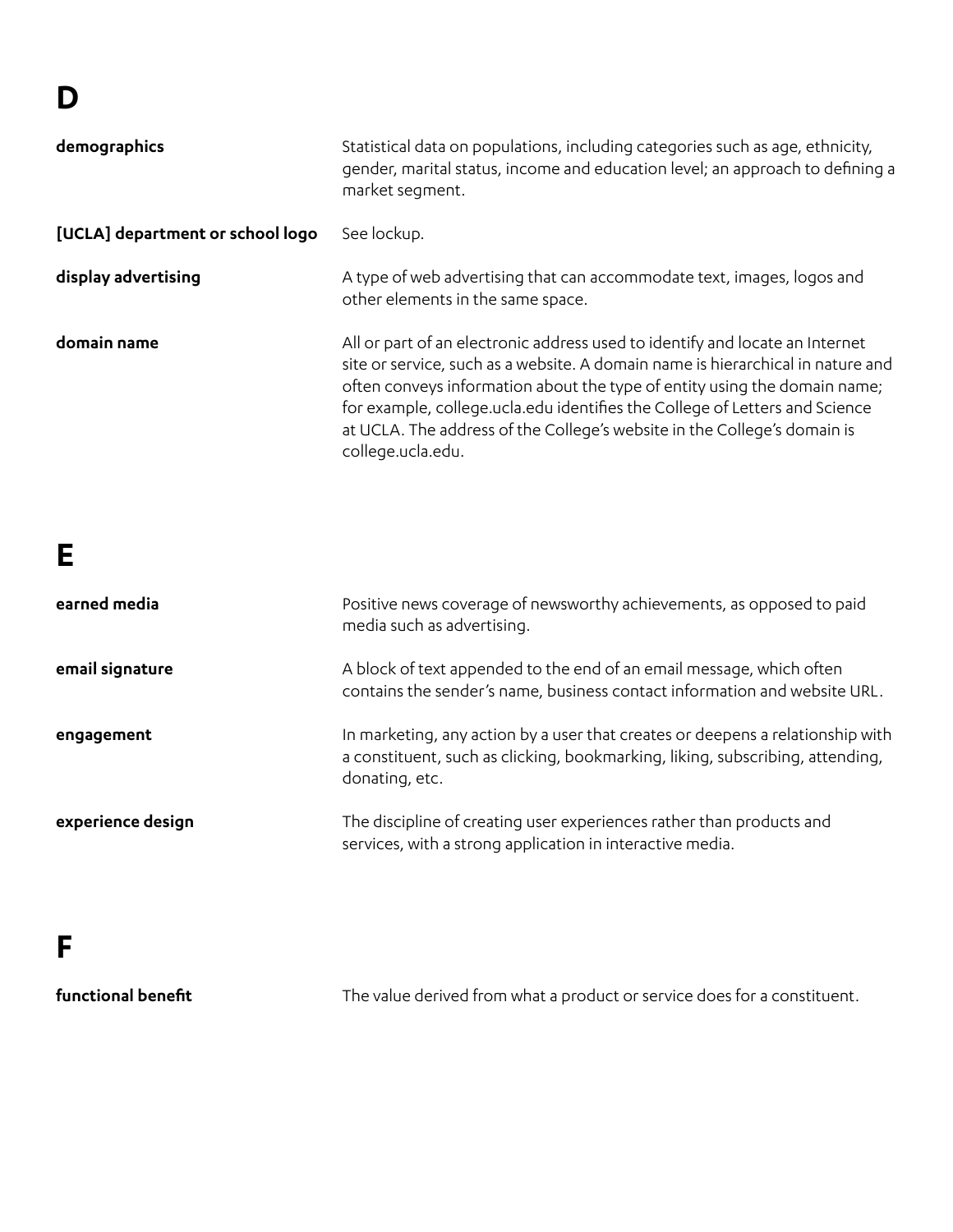| graphic elements           | The basic elements of design, such as a button, gradient, logo, other shapes,<br>objects, etc., that combine to create visual and verbal designs.                                                                              |
|----------------------------|--------------------------------------------------------------------------------------------------------------------------------------------------------------------------------------------------------------------------------|
| н                          |                                                                                                                                                                                                                                |
| hashtag                    | In a Twitter message, a word or phrase preceded by the # symbol to make it<br>easily searchable, along with other Twitter messages using the same word or<br>phrase.                                                           |
| hex (color hex code)       | A way of specifying color using hexadecimal values, generally associated with<br>HTML and websites and expressed as a six-digit combination of numbers and<br>letters.                                                         |
| house of brands            | A company or organization in which the products or services, rather than the<br>organization itself, have the dominant brand names. An organization that<br>markets a range of separate brand names, such as Procter & Gamble. |
| hyperlink                  | In computer programming, a coded connection between one piece of<br>information and another to create hypertext.                                                                                                               |
|                            |                                                                                                                                                                                                                                |
|                            |                                                                                                                                                                                                                                |
| icon                       | In marketing, the visual symbol of a brand, usually based on a differentiated<br>market position.                                                                                                                              |
| [UCLA] identity guidelines | UCLA school or department guide for applying UCLA brand elements (e.g.,<br>UCLA Samueli School of Engineering Identity Guidelines).                                                                                            |
| influencer                 | A person with the power to sway members of a group, especially through<br>social media.                                                                                                                                        |

**integrated marketing** 

A collaborative method for developing consistent branding/messaging across disciplines, audiences, media and touchpoints.

**K**

**keyword**

In search advertising, a word or phrase used to locate information with a search engine; also called a search term.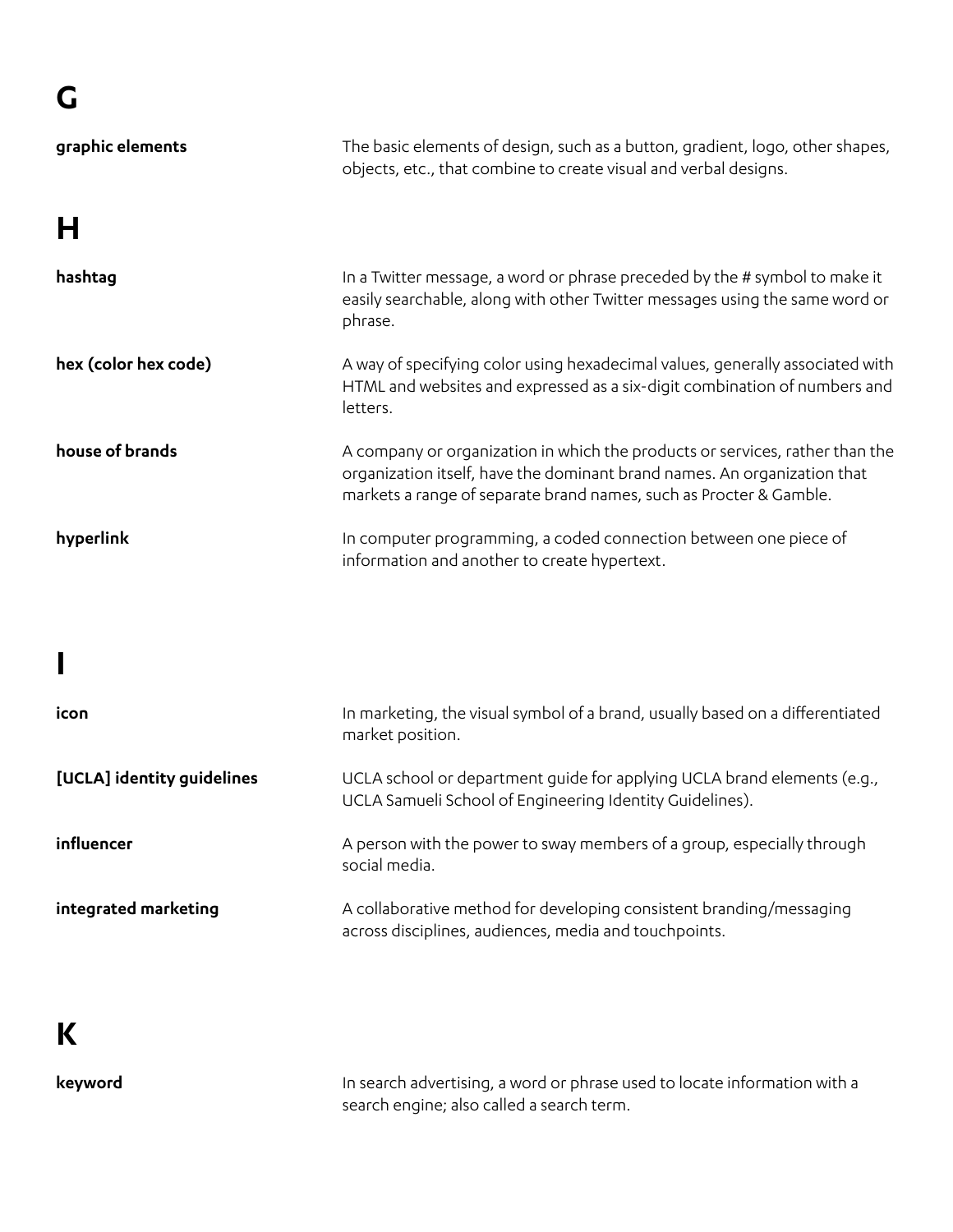| layout | The positioning of elements or information within a larger work, such as an<br>ad, brochure, website, computer file or architectural interior, to name a few. |
|--------|---------------------------------------------------------------------------------------------------------------------------------------------------------------|
| lockup | In identity design, the defined visual relationship between a logotype and a<br>symbol.                                                                       |
| logo   | A symbol or other design adopted by an organization to identify its products,<br>uniform, vehicles, etc.                                                      |

**M**

| marketing                  | The process of developing, promoting, selling and distributing a product or<br>service.                                                                                                                                                                                                                     |
|----------------------------|-------------------------------------------------------------------------------------------------------------------------------------------------------------------------------------------------------------------------------------------------------------------------------------------------------------|
| marketing campaign/program | A designed and coordinated set of marketing activities with/without a<br>specific end date, which helps a unit achieve its marketing/business goals.<br>Can be focused on internal or external audience.                                                                                                    |
| marketing initiative       | Any type of single marketing effort designed and implemented to achieve a<br>marketing goal.                                                                                                                                                                                                                |
| media                      | The channels through which content and messages are delivered, such as the<br>Internet, television, printed publications, direct mail and outdoor posters.                                                                                                                                                  |
| metadata                   | Data about data, such as its purpose, authorship, network location, time<br>code or date of creation, usually hidden.                                                                                                                                                                                       |
| mission statement          | A concise statement of the core purpose or aspirations of an organization.                                                                                                                                                                                                                                  |
| mood board                 | In design, a physical or digital collage that arranges images, photographs,<br>materials, text and other design elements to determine the feeling or<br>mood to be projected by a print design, website design, etc. It serves many<br>purposes, starting with organizing the inspiration around a project. |
| motion graphics            | A design discipline specializing in animated content for television, the<br>Internet or live presentations.                                                                                                                                                                                                 |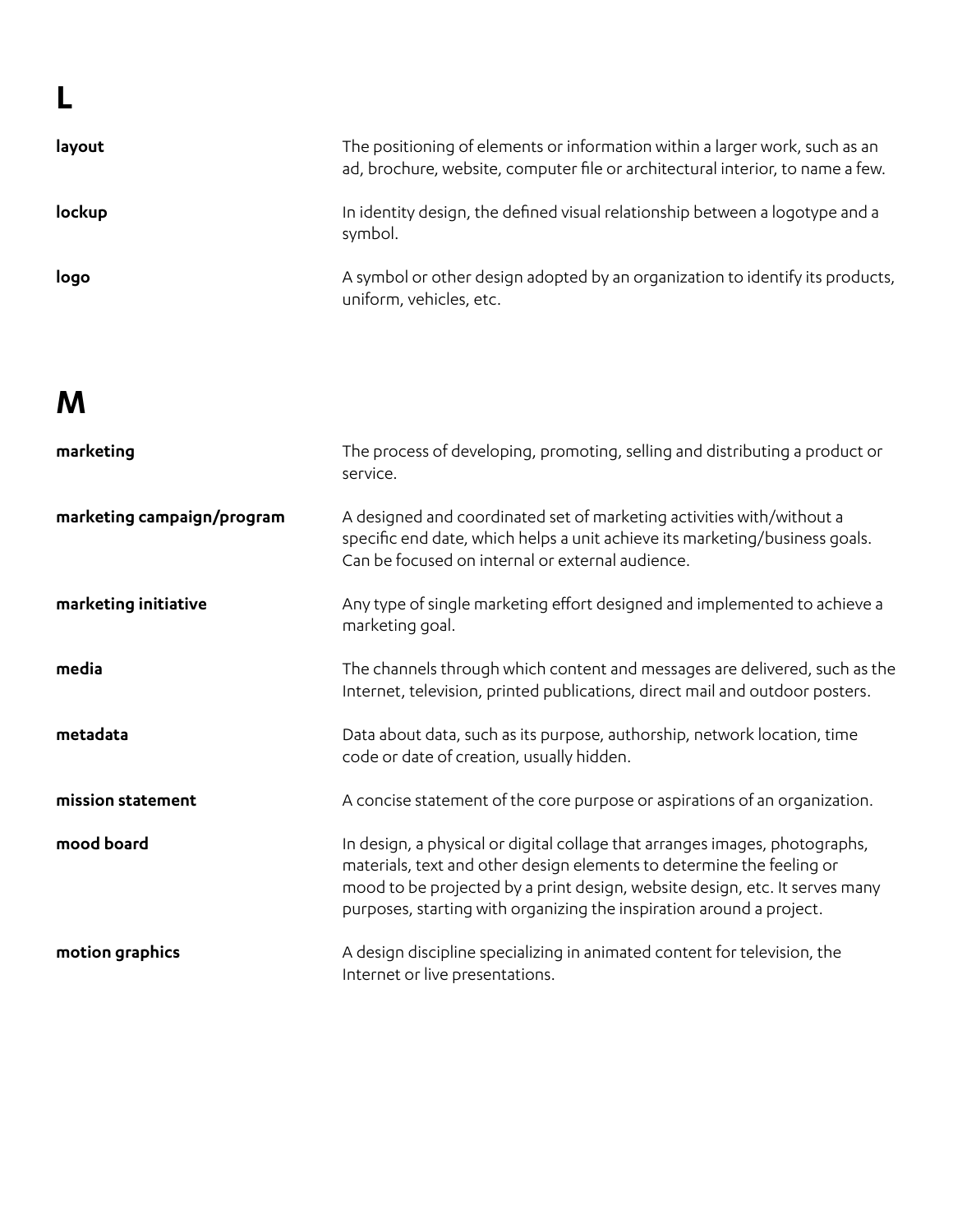#### **N narrative native advertising** In marketing, an organization's long game, its far-reaching vision and its long-term plans are its narrative. This not only includes the organization's origins and its present and future goals, but also its core ideology and beliefs. The narrative shapes how an organization's brand interacts with its constituents and how it's perceived by the media. See advertorial.

## **O**

| opinion leader                                                                            | A person whose viewpoint exerts an influence over other members of a<br>population or tribe; an influencer.                                                                                                |
|-------------------------------------------------------------------------------------------|------------------------------------------------------------------------------------------------------------------------------------------------------------------------------------------------------------|
| opt-in                                                                                    | An email option that gives companies explicit permission to send bulk emails<br>to users.                                                                                                                  |
| opt-out                                                                                   | An email option that lets users unsubscribe or deny permission to be sent<br>bulk emails.                                                                                                                  |
| organic search results                                                                    | Listings returned by a search engine based on their relevance to the search<br>terms.                                                                                                                      |
| [UCLA] organized research unit<br>(ORU)                                                   | An academic unit established by the university to provide a supportive<br>infrastructure for interdisciplinary research complementary to the academic<br>goals of departments of instruction and research. |
| out-of-home (OOH) advertising<br>(Also known as outdoor<br>advertising or outdoor media.) | Advertising that reaches the consumers while they are outside their homes<br>and "on the go" in public places, in transit or in specific commercial locations.                                             |

#### **P**

| paid media     | Bought media (the channels through which content and messages are<br>delivered), as opposed to earned media. |
|----------------|--------------------------------------------------------------------------------------------------------------|
| <b>Pantone</b> | A standardized, color-matching system utilizing the Pantone numbering<br>system for identifying colors.      |
| Partnership    | An association of two or more people for mutual benefit.                                                     |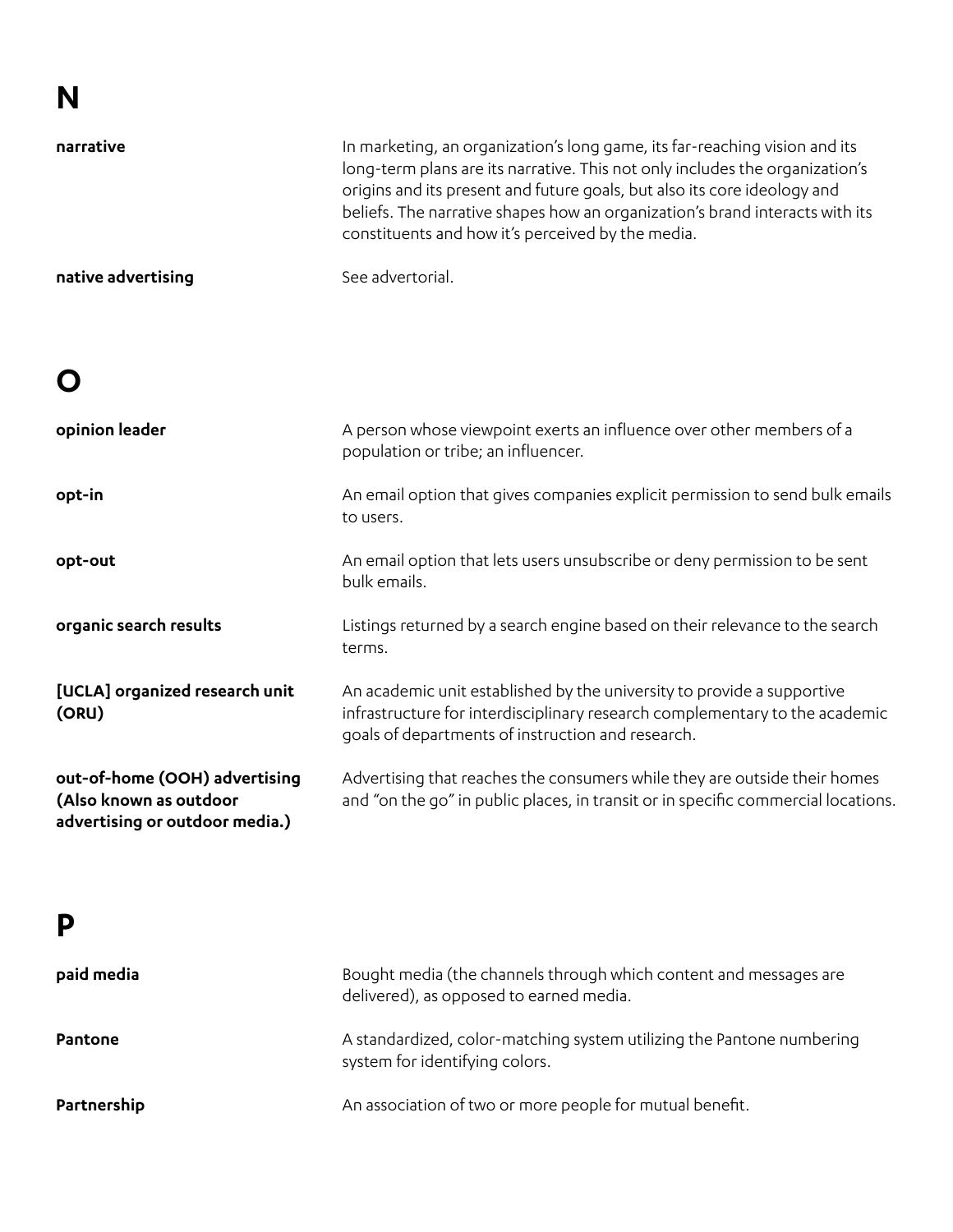| pay per action      | In online advertising, a pricing model in which the advertiser pays only for<br>specified constituent actions, such as making a purchase or filling out a form.                                                                                                                                                                                                                        |
|---------------------|----------------------------------------------------------------------------------------------------------------------------------------------------------------------------------------------------------------------------------------------------------------------------------------------------------------------------------------------------------------------------------------|
| pay per click       | In online advertising, a pricing model in which an advertiser pays the<br>publisher only when a visitor clicks on an ad.                                                                                                                                                                                                                                                               |
| personas            | In marketing, imaginary characters that represent potential users or target<br>markets for a product or service.                                                                                                                                                                                                                                                                       |
| [UCLA] Policy 110   | Use of the University's Names, Seals and UCLA Trademarks sets forth the<br>authorized and restricted uses of the UCLA Marks as well as the limitations on<br>UCLA's use of other University of California ("University") Assets, including<br>the University Names and Seals. The policy is issued by Administrative Vice<br>Chancellor. http://www.adminpolicies.ucla.edu/pdf/110.pdf |
| positioning         | The process of differentiating a product, service, company or institution in a<br>constituent's mind to obtain a competitive advantage.                                                                                                                                                                                                                                                |
| programmatic buying | In advertising, an algorithmic bidding system for targeting individual<br>consumers instead of aggregate audiences.                                                                                                                                                                                                                                                                    |
| proof               | In printing/press, a sample of printing before the print job is started. The<br>most accurate way to preview the output of a commercial print job, including<br>colors. Used to show and approve general appearance, margins and colors.                                                                                                                                               |
| psychographics      | The study of personalities, interests, values and lifestyles often used to define<br>market segments.                                                                                                                                                                                                                                                                                  |
| public relations    | A strategic process of building a mutually beneficial relationship between<br>an organization and its public to enhance and maintain the organization's<br>reputation.                                                                                                                                                                                                                 |

## **Q**

| qualitative research  | Research designed to provide insight into consumer behaviors, often drawn<br>from one-on-one interviews or focus groups.                  |
|-----------------------|-------------------------------------------------------------------------------------------------------------------------------------------|
| quantitative research | Research designed to provide numerical data on consumer behaviors and<br>market phenomena, often drawn from polls or large-scale studies. |

## **R**

In marketing, the number of people exposed to an advertising or brand message.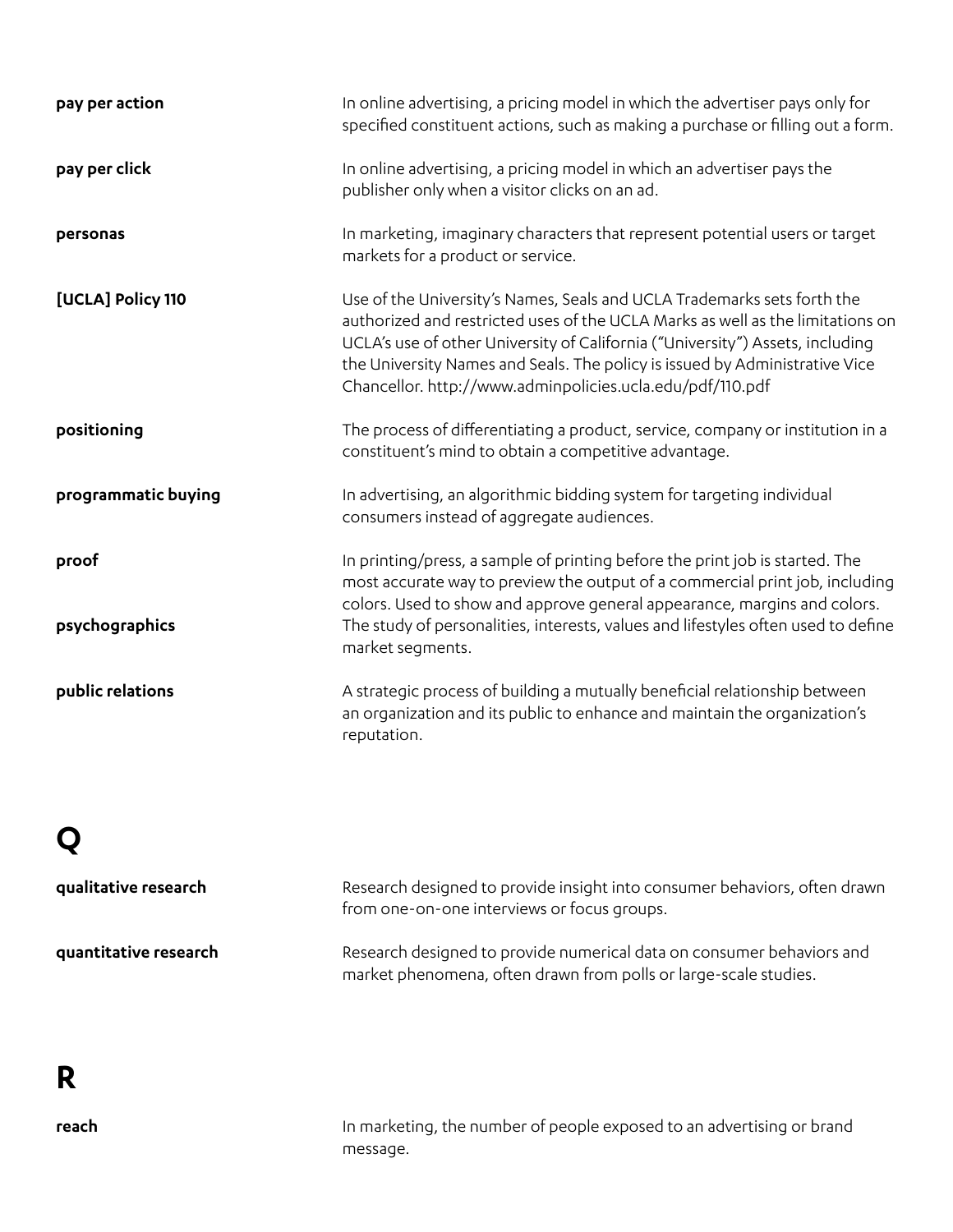| <b>RGB</b>                       | A color model in which the colors red (R), green (G) and blue (B) are added<br>together at different intensities to produce millions of different colors.                                                                                                |
|----------------------------------|----------------------------------------------------------------------------------------------------------------------------------------------------------------------------------------------------------------------------------------------------------|
| rich media                       | A range of motion-based media such as streaming videos, embedded<br>animation and synchronized slide presentations that enliven web pages or<br>downloadable files.                                                                                      |
| routing                          | The path or sequence of steps to be performed in obtaining feedback on<br>marketing creative content or assets from key stakeholders.                                                                                                                    |
| S                                |                                                                                                                                                                                                                                                          |
| sans-serif                       | In typography, a serif is a small line attached to the end of a stroke in a letter<br>or symbol. A typeface without serifs is called sans-serif or sans serif, from the<br>French sans, meaning "without."                                               |
| scope of work (SOW)              | The description and division of work to be performed under a contract/<br>agreement in the completion of a project. Contains tasks, milestones,<br>timelines, deliverables and end products that are expected to be provided by<br>the performing party. |
| search engine optimization (SEO) | The process of improving the visibility of a website or web page in organic<br>search results.                                                                                                                                                           |
| serif                            | In typography, a serif is a small line attached to the end of a stroke in a letter<br>or symbol. A typeface with serifs is called a serif typeface.                                                                                                      |
| signage                          | One or more signs used to identify, direct, locate or persuade people in the<br>physical environment.                                                                                                                                                    |
| signature                        | See lockup.                                                                                                                                                                                                                                              |
|                                  |                                                                                                                                                                                                                                                          |
| social media                     | Web-based and mobile technologies that use multi-way communications to<br>build communities and tribes.                                                                                                                                                  |
| social media marketing           | A business discipline that uses social media to establish brand tribes and<br>communicate marketing messages.                                                                                                                                            |
| social network                   | A community of individuals or organizations, technically known as nodes,<br>that are connected through ties of friendship, kinship, economic interest,<br>status or other interdependencies.                                                             |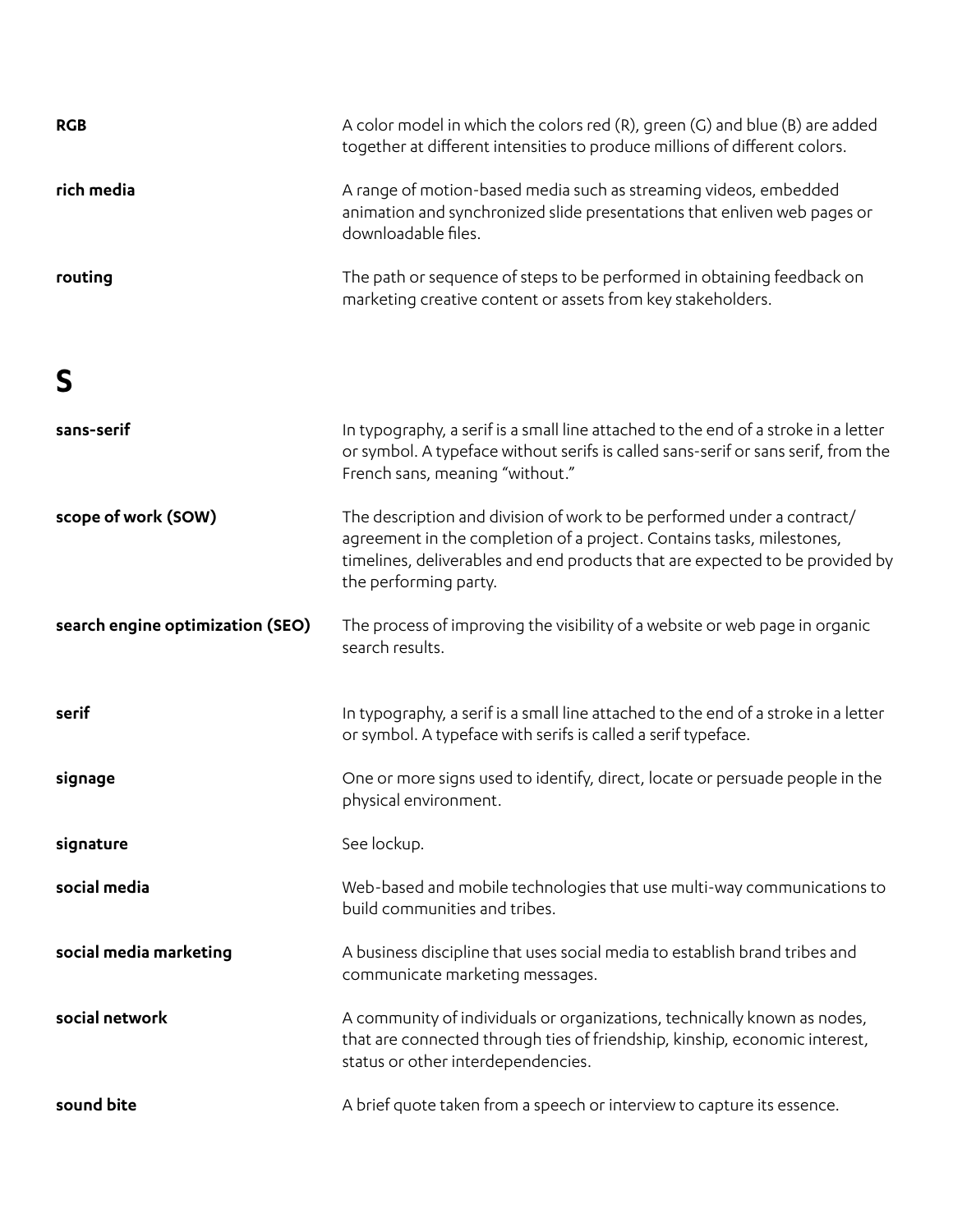| spam                                 | Bulk email for which receivers did not opt in.                                                                                                                                                                       |
|--------------------------------------|----------------------------------------------------------------------------------------------------------------------------------------------------------------------------------------------------------------------|
| sponsor                              | A person or organization that pays for or plans and carries out a project or<br>activity; specifically, one that pays the cost of a radio or television program in<br>return for advertising time during its course. |
| sponsorship                          | Financial or in-kind support given to an event, organization or activity in<br>exchange for acknowledgement, recognition or promotion.                                                                               |
| stakeholder                          | Any person or entity with a vested interest in an organization or brand,<br>including employees, students, partners, community members and other<br>constituents.                                                    |
| storyboard                           | A rough prototype for a movie, play or other narrative in which sketches are<br>arranged in sequence on a board or screen.                                                                                           |
| strategic pyramid                    | A hierarchical chart for mapping an organization's purpose, mission, vision<br>and goals.                                                                                                                            |
| strategy                             | A plan that uses a set of tactics to achieve a goal, often by outmaneuvering<br>competitors.                                                                                                                         |
| [UCLA] Campaign/Event Style<br>Guide | Marketing initiative or campaign guide for applying UCLA brand elements<br>(e.g., Centennial Campaign Style Guide or Bruin Day Style Guide).<br>See mood board.                                                      |
| swipe                                | See mood board.                                                                                                                                                                                                      |
| symbol                               | A mark or character used as a conventional representation of an object,<br>function or process.                                                                                                                      |
|                                      |                                                                                                                                                                                                                      |

| tactics                 | Actions taken to support a strategy.                                                                                         |
|-------------------------|------------------------------------------------------------------------------------------------------------------------------|
| tagline                 | A sentence, phrase or word used to summarize a market position in<br>advertising.                                            |
| target market           | A group of constituents an organization would like to serve.                                                                 |
| third-party partnership | Collaboration between UCLA campus unit/entity and a non-UCLA entity.                                                         |
| thought leader          | A person or organization whose ideas exert an influence over others,<br>especially through publishing or public appearances. |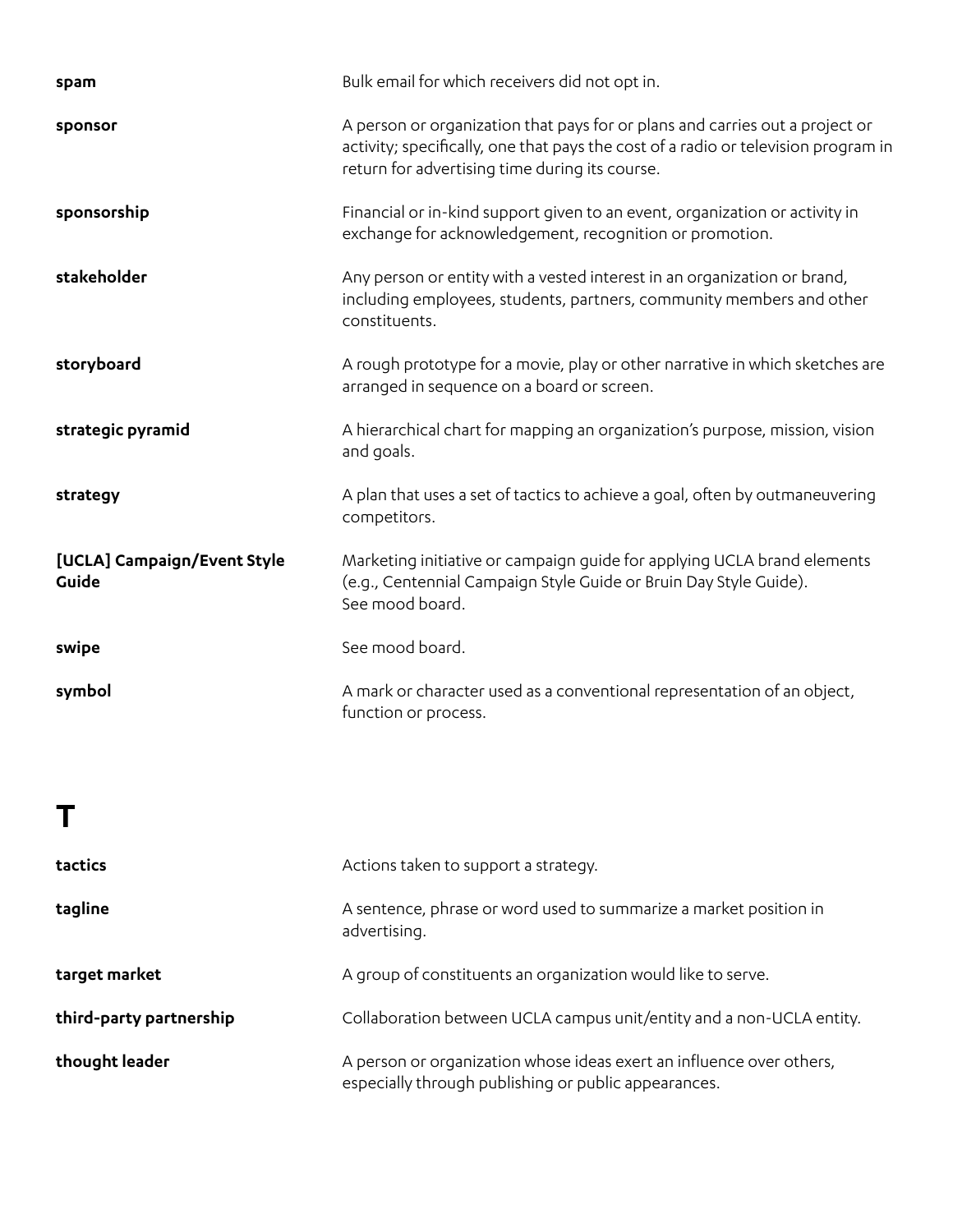| touchpoint | Any place where people encounter a brand, including service use,<br>events, advertising, websites, direct mail and any type of conversation or<br>communication.                  |
|------------|-----------------------------------------------------------------------------------------------------------------------------------------------------------------------------------|
| trademark  | A symbol, word or words legally registered or established by use as<br>representing an organization or product.                                                                   |
| trend      | A behavior that spreads through a population slowly (as opposed to a fad),<br>based on underlying shifts in demographics, economics or ideology.                                  |
| typeface   | A specific style or brand of typographic lettering, such as Times Roman or<br>Helvetica, identifiable by its distinctive shapes; a set of digitized characters<br>sold as a font. |
| typography | The art of using typefaces to communicate messages, stories or ideas in print<br>or on screen.                                                                                    |

## **U**

| <b>UCLA campus logo</b>   | The institutional logo used for academic and administrative purposes. It<br>includes the letters "UCLA" in specific and original letterforms, rather than<br>standard font, and may only be reproduced in a manner consistent with this<br>policy and the UCLA Brand Guidelines.                                                                                                                                                                                                                                                                                                                                                                                                                                            |
|---------------------------|-----------------------------------------------------------------------------------------------------------------------------------------------------------------------------------------------------------------------------------------------------------------------------------------------------------------------------------------------------------------------------------------------------------------------------------------------------------------------------------------------------------------------------------------------------------------------------------------------------------------------------------------------------------------------------------------------------------------------------|
| <b>UCLA campus name</b>   | Any expression of the name University of California, Los Angeles;<br>abbreviations (e.g., UCLA); or any other name of which said designations<br>or abbreviations are a part in any form, including plain font text, logos and<br>graphic representations.                                                                                                                                                                                                                                                                                                                                                                                                                                                                  |
| <b>UCLA</b> marks         | Collectively refer to UCLA campus names; UCLA primary logos; UCLA seal;<br>UCLA trademarks; any words, symbols, designs, colors, landmarks, three-<br>dimensional objects (e.g., packaging), sounds and other assets used by<br>UCLA to identify and distinguish its goods and services from those of others,<br>whether registered or unregistered as trademarks; and any derivations of the<br>foregoing. Examples include, but are not limited to, "University of California,<br>Los Angeles" wordmark; "UCLA" wordmark and logos; "UCLA Bruins"<br>wordmark and logo; Bruin "B" logo; UCLA seal design; UCLA Bruin mascot<br>logos; and "Bruins" and "Bruin" wordmarks that state or imply an association<br>with UCLA. |
| <b>UCLA primary logos</b> | Graphic elements depicted in the UCLA Brand Guidelines that include the<br>UCLA campus logo and UCLA script logo.                                                                                                                                                                                                                                                                                                                                                                                                                                                                                                                                                                                                           |
| <b>UCLA script logo</b>   | The institutional logo reserved for UCLA's Department of Intercollegiate<br>Athletics ("UCLA Athletics"), as well as for the UCLA Spirit Squad, UCLA Bruin<br>Marching Band and UCLA Recreation. It includes the letters "UCLA" in script<br>letterforms.                                                                                                                                                                                                                                                                                                                                                                                                                                                                   |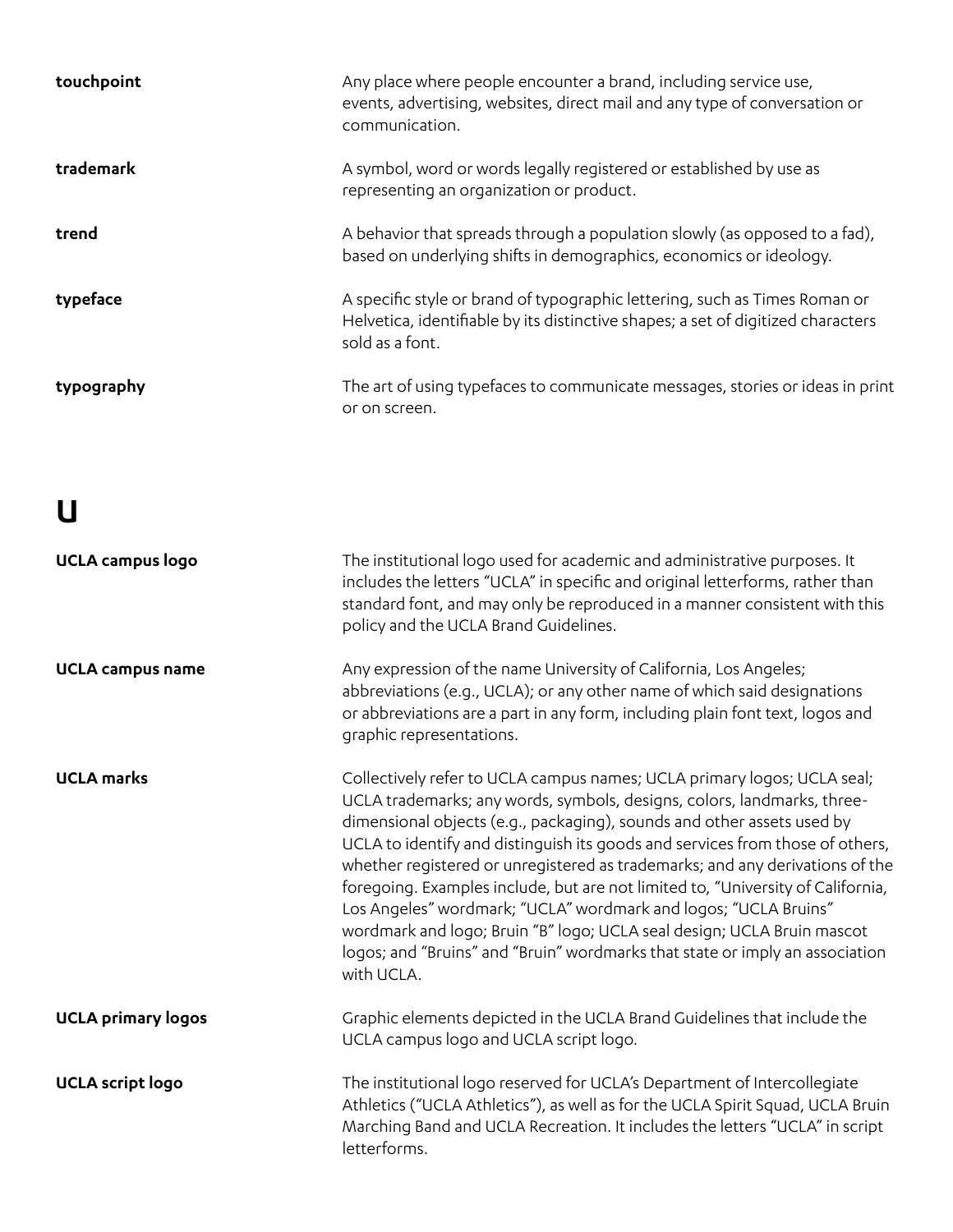| <b>UCLA</b> seal/campus seal                | The campus version of the unofficial seal, reading "University of California,<br>Los Angeles," or the abbreviation "UCLA."                                                                                                                       |
|---------------------------------------------|--------------------------------------------------------------------------------------------------------------------------------------------------------------------------------------------------------------------------------------------------|
| university assets                           | Refers to the UCLA marks, university names and university seals, collectively.                                                                                                                                                                   |
| university names                            | Refers to the name "University of California," the abbreviation "UC," and<br>any other name or abbreviation that has universitywide application or is a<br>concern to more than one University of California campus, as permitted by<br>DA 0864. |
| University of California official seal      | The seal of The Regents, reading "Seal of the University of California, 1868."                                                                                                                                                                   |
| University of California unofficial<br>seal | The replica of the official seal, without the words "seal of." It is used as a<br>design element for a variety of university and commercial uses, as permitted<br>by DA 0865.                                                                    |
| university seals                            | Refers to seals specific to the University of California with universitywide<br>application, including the official seal and the unofficial seal.                                                                                                |
| <b>URL</b>                                  | Uniform Resource Locator, an Internet address that allows a website to be<br>located, accessed or linked to another website.                                                                                                                     |
| <b>UX</b>                                   | User experience, or the look, feel and usability of a product, service, website<br>or other artifact.                                                                                                                                            |
|                                             |                                                                                                                                                                                                                                                  |
| visual mark                                 | An icon, a logo.                                                                                                                                                                                                                                 |
| voice                                       | In branding, the unique personality of an organization or brand as expressed<br>in its verbal and written communications; the verbal dimension of a brand<br>personality.                                                                        |
|                                             |                                                                                                                                                                                                                                                  |

| wayfinding                       | The discipline of designing architectural signage to help people navigate<br>their physical environment. |
|----------------------------------|----------------------------------------------------------------------------------------------------------|
| <b>Web Content Accessibility</b> | According to the Web Accessibility Initiative, the WCAG documents explain                                |
| <b>Guidelines (WCAG)</b>         | how to make web content more accessible to people with disabilities.                                     |